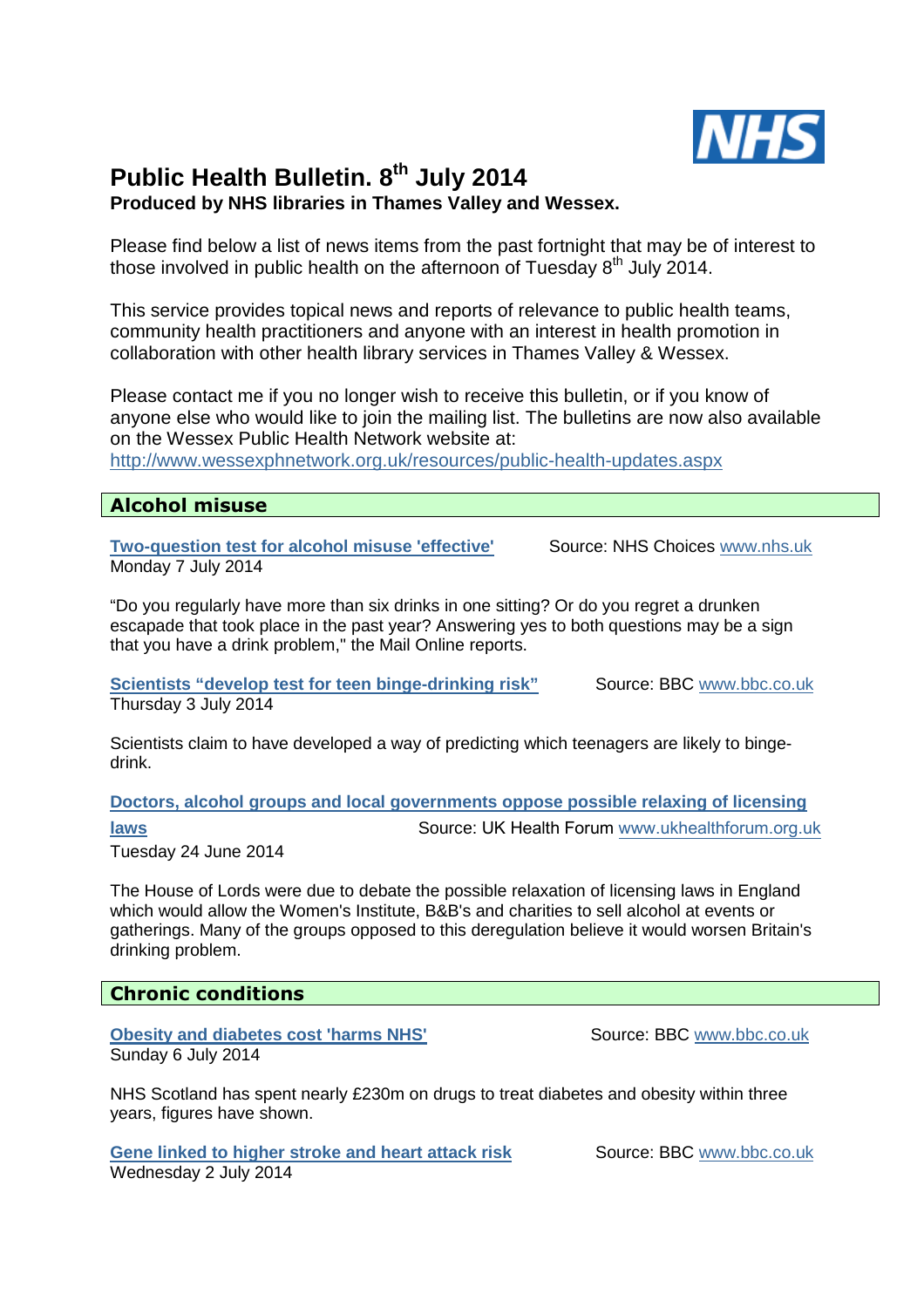Researchers have identified a gene that may put people at greater risk of strokes and heart attacks.

**Diabetes drugs 'may not be best'** Source: BBC www.bbc.co.uk Tuesday 1 July 2014

The downsides of taking medication for type-2 diabetes may exceed the benefits for some patients, researchers have advised.

**Blood test for breast cancer 'has potential'** Source: NHS Choices www.nhs.uk Friday 27 June 2014

"Blood test could give early warning of breast cancer," The Guardian reports. Researchers have identified a genetic signature that may be useful in predicting whether a woman is likely to develop non-inherited breast cancer.

**Ghana tests US man for Ebola virus Summer Source: BBC www.bbc.co.uk** Monday 7 July 2014

A US citizen is being tested for the Ebola virus in Ghana, which has had no confirmed cases of the virus in the current West African outbreak.

**Ebola outbreak: West African states agree strategy Source: BBC www.bbc.co.uk** Friday 4 July 2014

Health ministers from 11 West African countries have adopted a common strategy to fight a deadly Ebola outbreak in the region.

**Teens could be given whooping cough booster Source: NHS Choices www.nhs.uk** Wednesday 25 June 2014

"One in five children who see a doctor with a persistent cough may have…whooping cough, new research indicates," The Independent reports. These findings have sparked calls for teenagers to be given a booster dose of the vaccine.

**Big jump in Mers cases reported Source: BBC www.bbc.co.uk** Thursday 26 June 2014

More than 100 more cases and 34 deaths from the new respiratory disease Mers-coronavirus have been reported by officials in Saudi Arabia.

# **Diet & nutrition**

**Children's TV 'unhealthy food' worry Source: BBC www.bbc.co.uk** Friday 4 July 2014

Unhealthy food makes a "startlingly" high number of appearances in children's television shows, researchers say.

**Vitamin D deficiency linked to high blood pressure** Source: NHS Choices www.nhs.uk Thursday 26 June 2014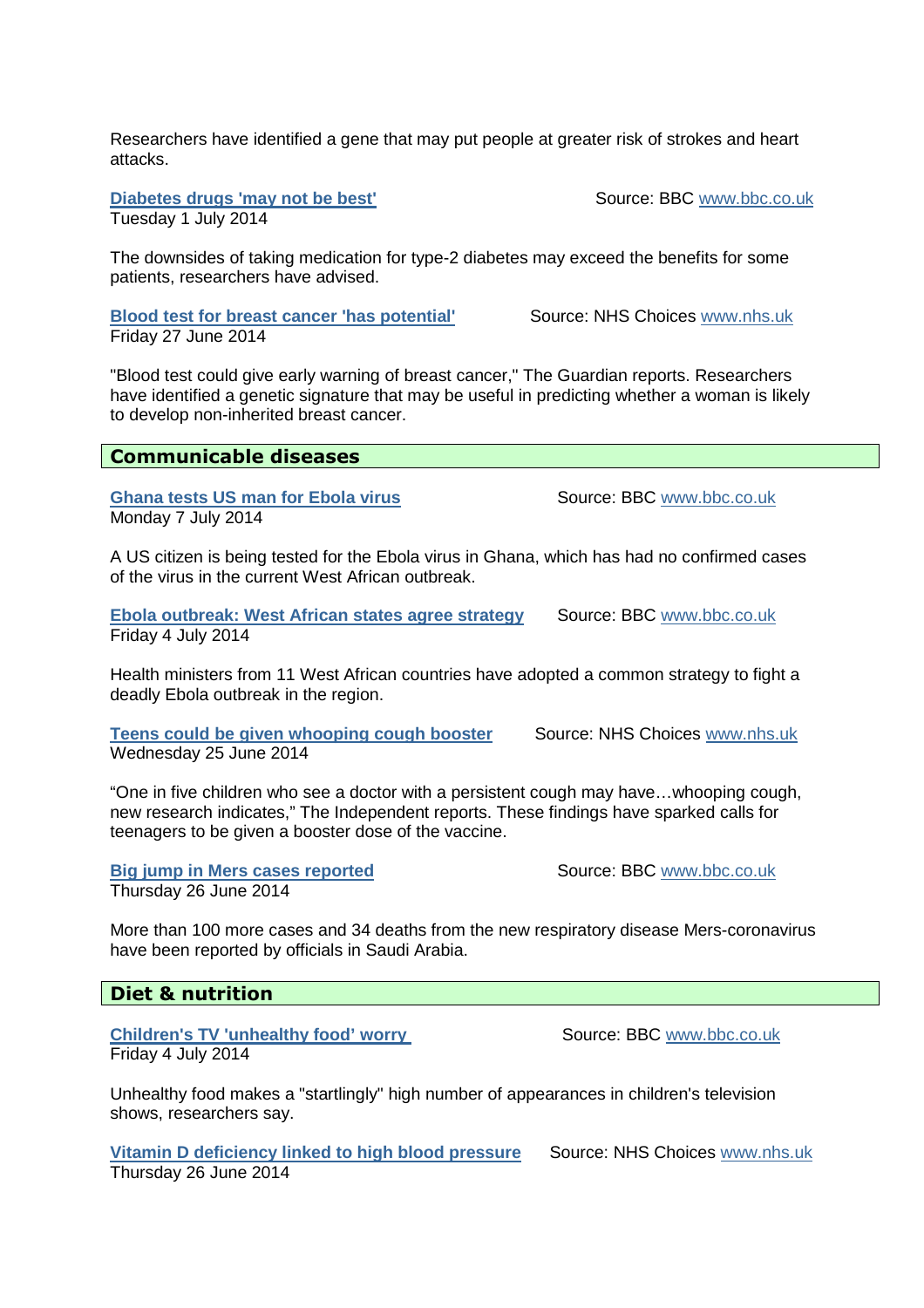"Vitamin D supplements could help high blood pressure," The Independent reports. The paper reports on new research into genetic variations associated with low vitamin D levels and their relationship with blood pressure.

**Give kids water not fruit juice, parents advised Source: NHS Choices www.nhs.uk** Thursday 26 June 2014

"Ban all drinks but water from dinner table, parents told," is The Daily Telegraph's front page headline.

**Water as only mealtime drink 'will combat child obesity'** Source: BBC www.bbc.co.uk Thursday 26 June 2014

Children should be given only water to drink with meals to help tackle the obesity crisis, experts argue.

**Call to halve target for added sugar** Source: BBC www.bbc.co.uk Thursday 26 June 2014

People need to more than halve their intake of added sugar to tackle the obesity crisis, according to scientific advice for the government in England.

**Local Government Association requests European Commission to ban misleading labels** Source: UK Health Forum www.ukhealthforum.org.uk Tuesday 24 June 2014

The LGA believe food firms should be banned from putting 'misleading' healthy labels on foods full of sugar and salt. Health experts have found "Low Fat" options in supermarkets can contain more sugar than their 'normal fat' equivalent. Other key words which mislead consumers are "wholegrain" and "antioxidants". The LGA want the traffic light labels to become universal and standardised as one method to combat the issue.

**Sponsoring of major sporting events by 'junk food' companies is contradictory to worldwide efforts to halt obesity** Source: UK Health Forum www.ukhealthforum.org.uk Tuesday 24 June 2014

Honor Whiteman writes a detailed article regarding the influence of 'junk food' sponsorships on viewers of major international sporting events. Whiteman discuss the marketing strategies that tie-in with events like the 2014 World Cup and how they appear to influence purchase intent.

**Children on a Mediterranean diet have a 15 per cent lower risk of being overweight** Source: UK Health Forum www.ukhealthforum.org.uk Tuesday 24 June 2014

At the European Congress on Obesity, researchers from the University of Gothenburg presented their finding that children who ate a more Mediterranean based diet were less likely to be overweight or obese. Looking at eight European countries the results showed that geographical location had no baring on adherence to a Mediterranean diet with Swedish children at the top and children from Cyprus having the lowest adherence.

# **Disability**

**Family support disabled man with accessibility guide Source: BBC www.bbc.co.uk**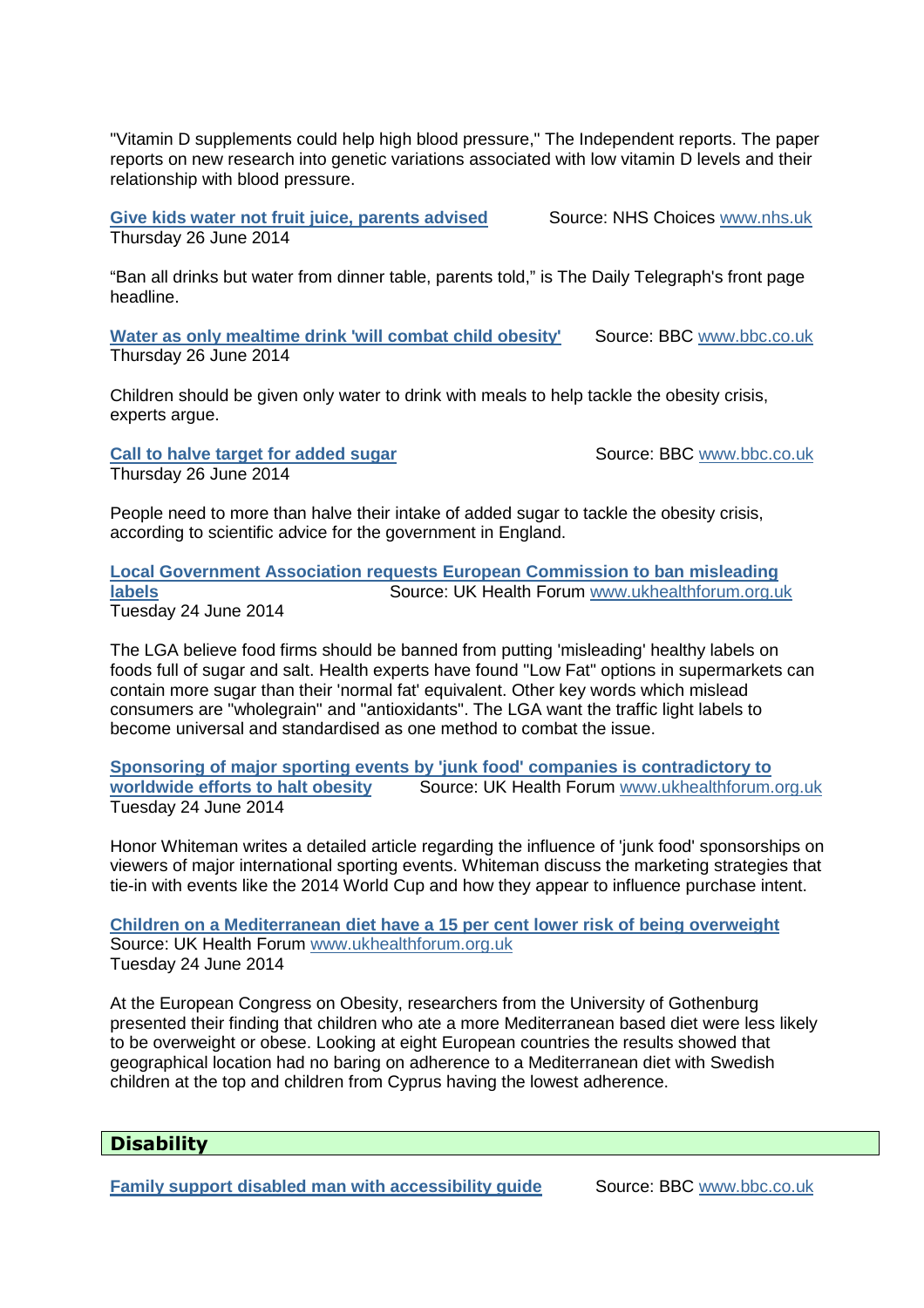#### Monday 7 July 2014

Euan's Guide, a disabled access review website and app, is capturing attention and support where others have failed.

When Euan MacDonald became disabled due to Motor Neurone Disease diagnosed 10 years ago, he got frustrated that the only way to discover if a venue was fully accessible was by visiting it himself.

### **Health promotion**

**Evidence proves Dry January changes lives and benefits your health** Source: Alcohol Concern www.alcoholconcern.org.uk Thursday 3 July 2014

Early signs show just how much Alcohol Concern's campaign Dry January really works.

### **Health protection**

**PM's antibiotics plan 'not enough'** Source: BBC www.bbc.co.uk Monday 7 July 2014

The prime minister's plan to tackle antibiotic resistance may be too slow, a parliamentary report says.

**Hay fever: Paying the price for an allergy Source: BBC www.bbc.co.uk** Friday 4 July 2014

For millions of people the sunshine and long days mean one thing - weeks of sneezing, coughing and itching while battling their way through hay fever season.

# **Health services administration**

**Dying need 'free social care'** Source: BBC www.bbc.co.uk Friday 4 July 2014

Free end-of-life social care is needed to save the NHS in England money and improve patient care, campaigners say.

**Priorities for care part of new approach to care for dying people Source: CQC** www.cqc.org.uk Thursday 26 June 2014

A new approach to the care of people who are dying based on the needs and wishes of the person and those close to them has been launched today by the Department of Health and welcomed by CQC.

**Seeing a GP 'getting more difficult'** Source: BBC www.bbc.co.uk Thursday 3 July 2014

Getting to see a GP in England is getting more difficult, the official patient survey shows.

**NHS plan 'a recipe for disaster'** Source: BBC www.bbc.co.uk Thursday 3 July 2014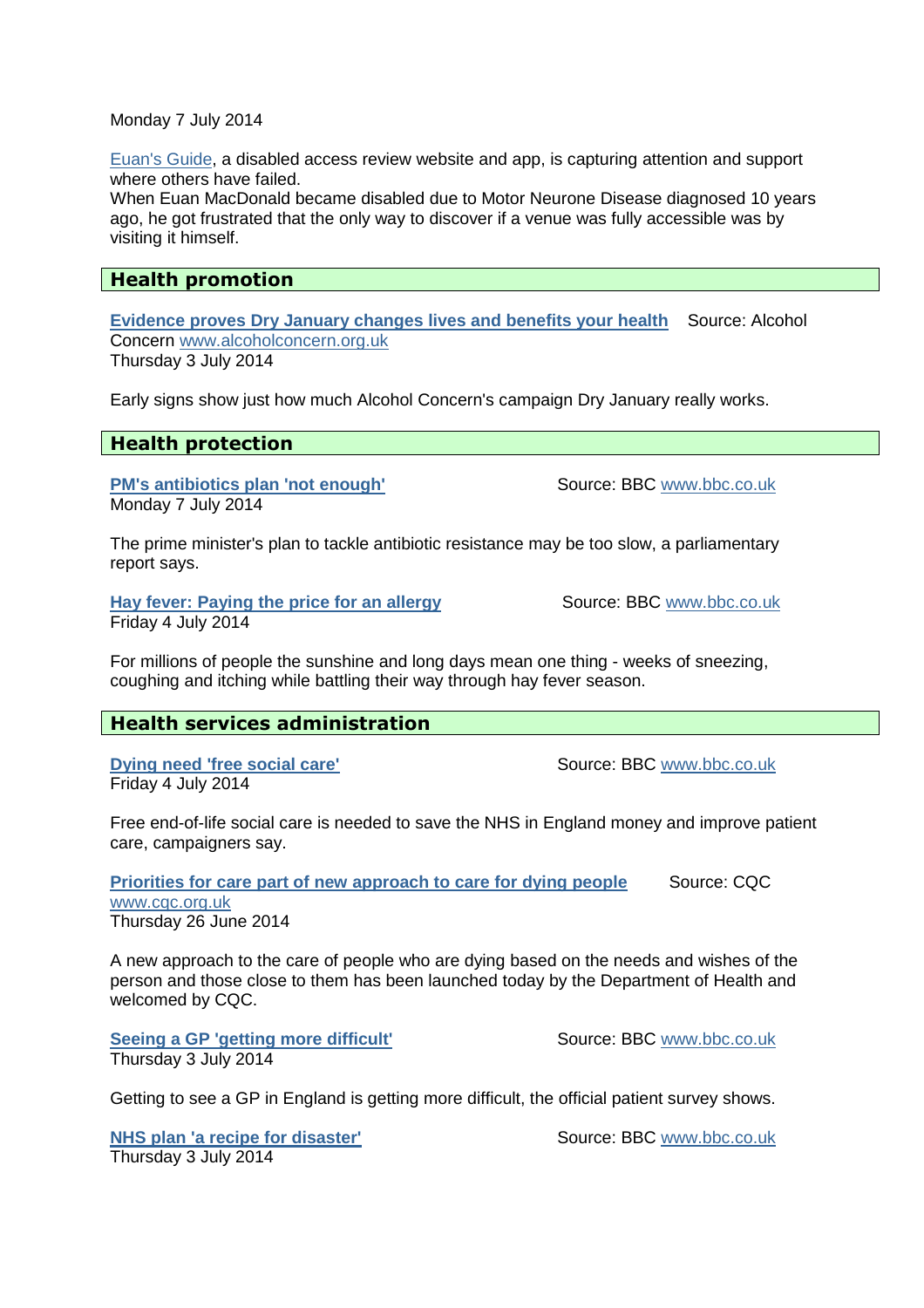Cutting back on hospital services in England - before community services are geared up to provide care - is a "recipe for disaster", MPs say.

# **Infant & child health**

**Kids who know their fast food logos 'grow up fat'** Source: NHS Choices www.nhs.uk Tuesday 1 July 2014

"Children who recognise fast food brands are more likely to be obese," the Mail Online reports.

# **Mental health**

**'Major step' towards Alzheimer's test** Source: BBC www.bbc.co.uk Tuesday 8 July 2014

British scientists have made a "major step forward" in developing a blood test to predict the onset of Alzheimer's disease.

**'Gaps' in mental care for new mums** Source: BBC www.bbc.co.uk Sunday 6 July 2014

There are "huge gaps" in support and care for the mental health of new mothers by the NHS in England, a parenting charity has said.

**Parents of autistic kids 'have autistic traits too'** Source: NHS Choices www.nhs.uk Wednesday 2 July 2014

"Parents of children with autism are more likely to have autistic traits," the Mail Online reports. The news comes from research comparing the families of children with autism spectrum disorder (ASD) with those that are unaffected.

**Decline in trials for Alzheimer's** Source: BBC www.bbc.co.uk Thursday 3 July 2014

More than 99% of drug trials for Alzheimer's disease during the past decade have failed, according to a study.

**"Advice on prescription" project to help beat depression** Source: BBC www.bbc.co.uk Tuesday 1 July 2014

The NHS in Liverpool is trying a different approach to help patients who are distressed or on the verge of depression. Every GP in the city is being given access to a Citizens Advice worker, who can offer support with housing and financial problems.

**Cannabis use 'genetically linked' to schizophrenia Source: NHS Choices www.nhs.uk** Wednesday 25 June 2014

"Study finds people predisposed to [schizophrenia] and drug users share common genes," the Mail Online reports. A new study suggests that 'schizophrenia' genes are associated with cannabis use.

**Mental health services 'a car crash'** Source: BBC www.bbc.co.uk Tuesday 24 June 2014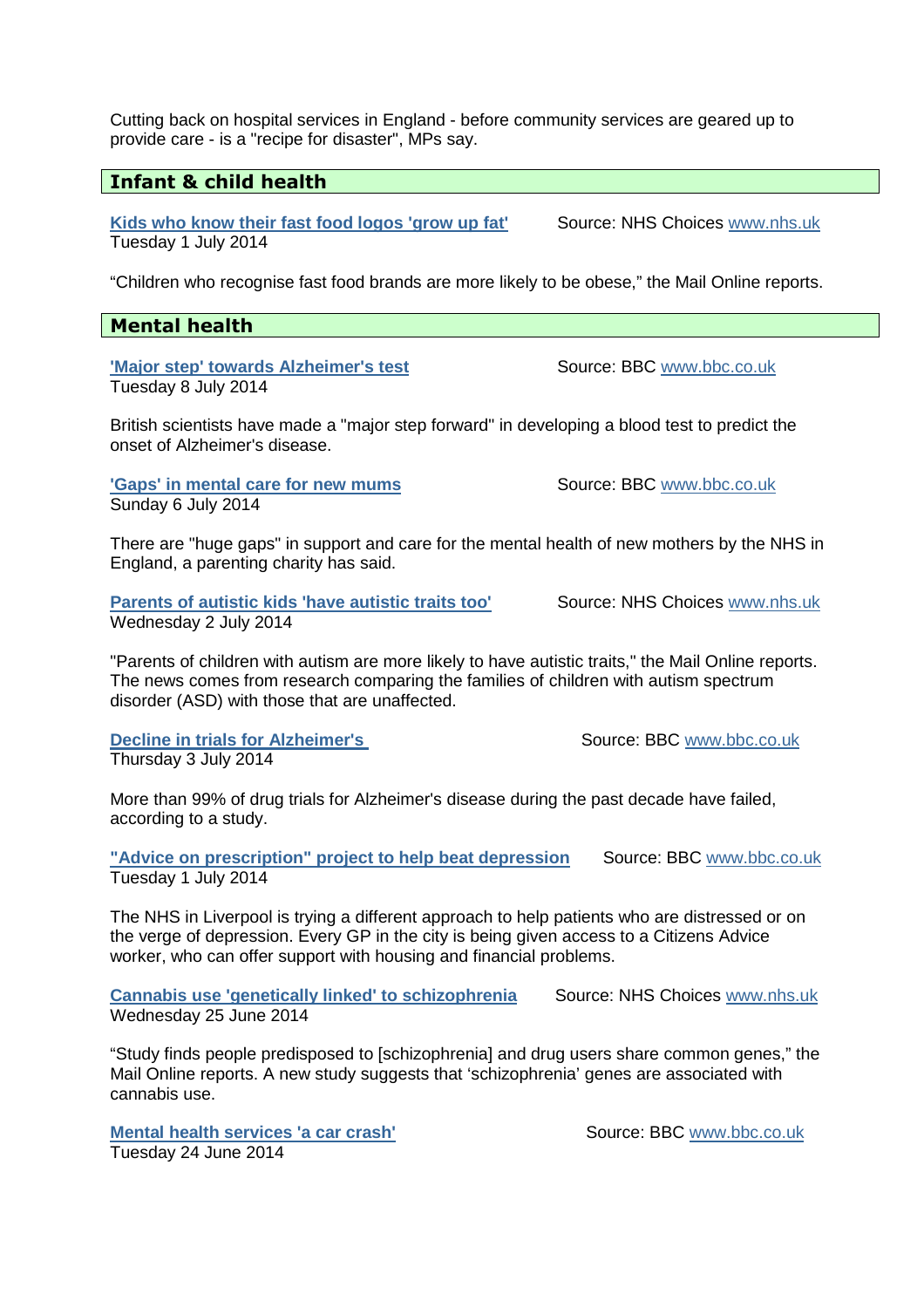Mental health services in England are "a car crash" and the health secretary is not taking the problems seriously, according to the outgoing president of the Royal College of Psychiatrists.

## **Physical activity**

**One in five women put off from physical activity because of their breasts** Source: UK Health Forum www.ukhealthforum.org.uk Wednesday 25 June 2014

Researchers from the University of Portsmouth have found that many women are put off doing sports or exercise because of their breasts. Two of the reasons given by women surveyed were not being able to find the correct sports bra and embarrassment due to their breasts moving during exercise. The study found women who knew more breast health were more likely to do physical activity.

**People find the Government guidelines too hard to meet and become discouraged** Source: UK Health Forum www.ukhealthforum.org.uk Tuesday 24 June 2014

The head of exercise medicine at University College London has stated that Government guidelines for physical activity are discouraging people from doing more physical activity. Dr Loosemore suggests that instead of setting lofty targets for the public, Government should be promoting small but frequent physical activity, like standing or walking up one step on an escalator. These small changes could lead to more and bigger changes, helping to improve many people's lives.

### **Sexual health**

**'Remote control' contraceptive chip** Source: BBC www.bbc.co.uk Monday 7 July 2014

A contraceptive computer chip that can be controlled by remote control has been developed in Massachusetts.

**Older sperm donors 'just as good'** Source: BBC www.bbc.co.uk Monday 30 June 2014

Women should not worry about using sperm from older donors as the success rate is the same as using a younger man's sperm, researchers say.

**UK facing 'major' sperm shortage Source: BBC www.bbc.co.uk co.uk** Saturday 28 June 2014

The UK is facing a major sperm shortage that may be tempting fertility clinics to accept poorer quality sperm, the British Fertility Society (BFS) warns.

### **Smoking**

**Menthol cigs 'encourage teens to smoke more'** Source: NHS Choices www.nhs.uk Tuesday 24 June 2014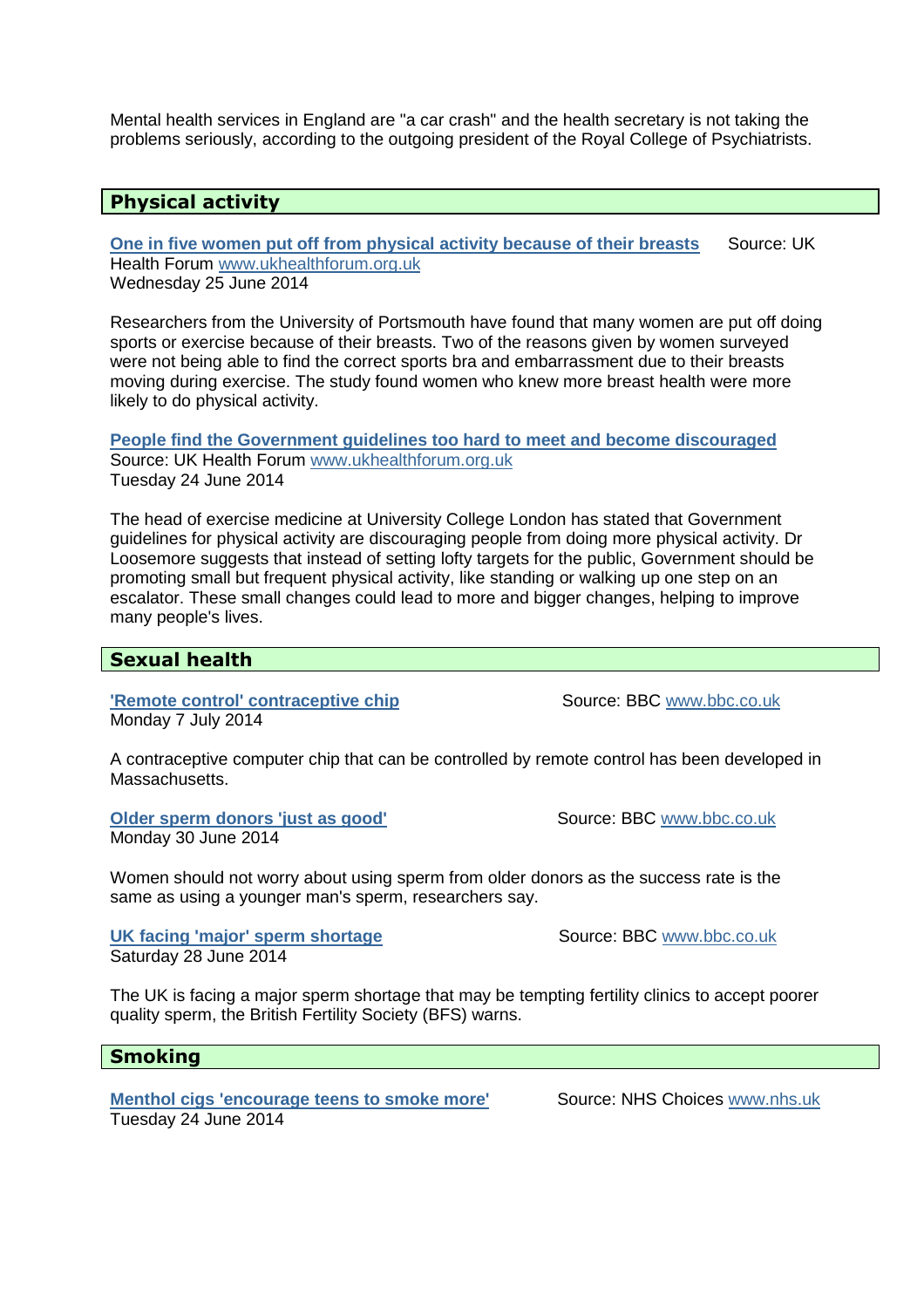"Menthol cigarettes ARE more addictive," the Mail Online claims, based on a survey of 5,000 teenagers. The 2010-11 Canadian school survey found that 16% of teenagers aged 14 to 18 smoke cigarettes.

**Ban new smokers, call from BMA conference Source: BBC www.bbc.co.uk** Tuesday 24 June 2014

Smoking should be banned for anyone born in the UK in the 21st Century, doctors say. Delegates at the British Medical Association (BMA) annual conference voted in favour of a motion to prohibit smoking to anyone born after 2000.

## **Social & economic issues**

**Mobile phones carry owners' bacterial 'fingerprint'** Source: BBC www.bbc.co.uk Tuesday 24 June 2014

Smartphones reflect the personal microbial world of their owners, say US scientists. More than 80% of the common bacteria that make up our personal bacterial "fingerprints" end up on their screens, a study suggests.

**Warm homes into the future: Meeting the UK's energy challenges** Source: UK Health Forum www.ukhealthforum.org.uk Tuesday 24 June 2014

This UNISON report provides compelling evidence that addressing domestic energy efficiency issues in a comprehensive and systematic way is the most viable policy approach we can take, in addressing the multiple energy challenges the UK faces.

# **Women's health**

**Aggressive breast cancer protein discovered Source: NHS Choices www.nhs.uk** Monday 7 July 2014

"A breakthrough by scientists could lead to a new treatment for one of the most aggressive forms of breast cancer," the Mail Online reports. Researchers have identified a protein called integrin αvβ6, which may help trigger the spread of some types of breast cancer.

**FPA and Brook respond to Home Affairs Committee report on FGM** Source: Family Planning Association www.fpa.org.uk Thursday 3 July 2014

Responding to the publication today of the Home Affairs Select Committee report, Female genital mutilation: The case for a national action plan, the acting CEO of FPA, Dr Audrey Simpson OBE, and Chief Executive of Brook, Simon Blake OBE, said: "Brook and FPA agree with the report's finding that urgent action is needed.

# **Workplace health**

**New figures show all time low in fatal injuries to workers Source: Health and Safety** Executive www.hse.gov.uk Wednesday 2 July 2014

New figures released today indicate the number of workers killed in Britain last year has fallen to the lowest annual rate on record.